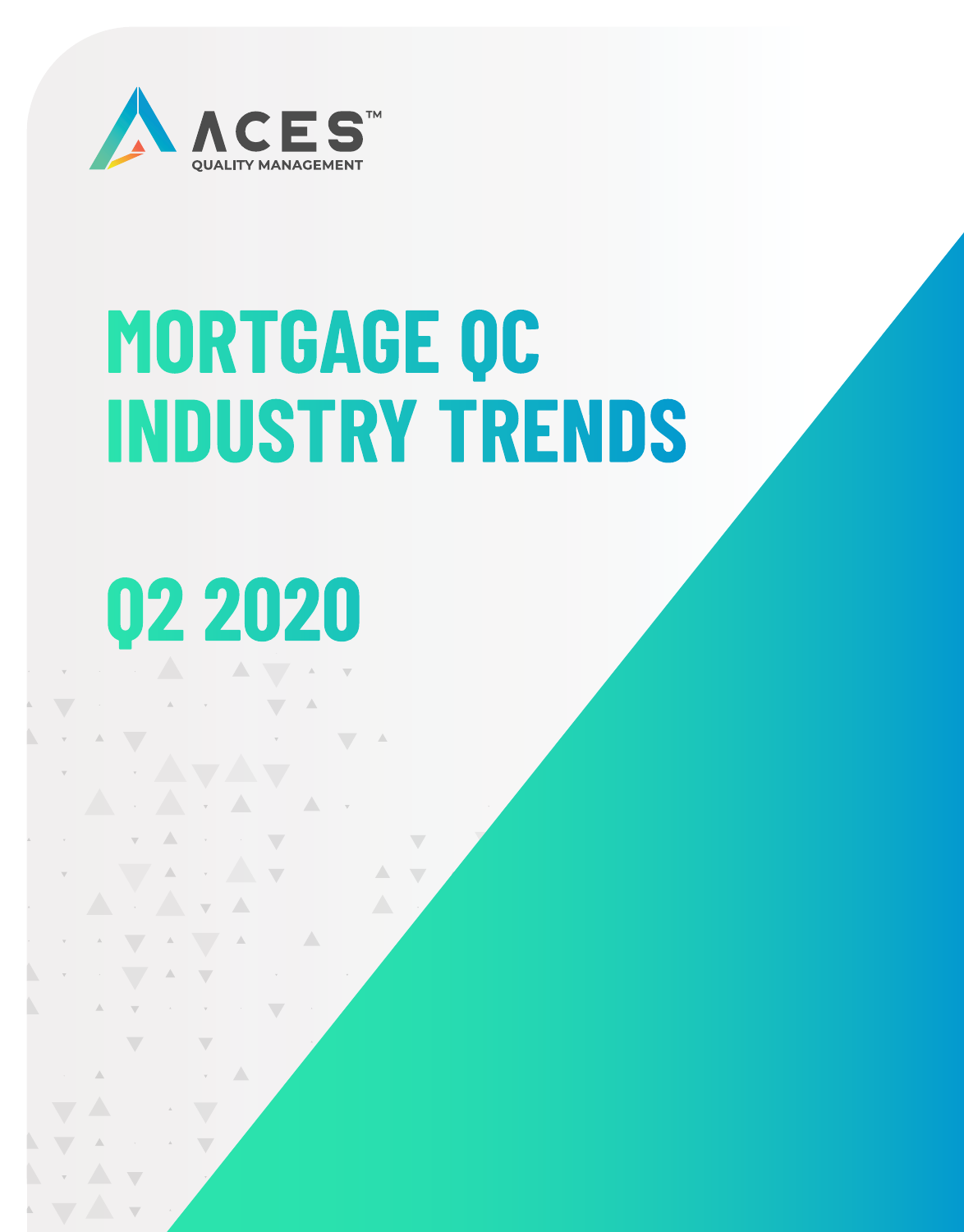"While evidence of COVID-19's impact on loan quality was present in the Q1 data, Q2 is where 'The COVID Effect' becomes truly apparent, resulting in the biggest critical defect rate observed since Q4 2018."

#### Nick Volpe

Executive Vice President of ACES Quality Management

ACES' Mortgage QC Industry Trends Report represents an analysis of nationwide quality control findings based on data derived from the ACES Quality Management & Control Software.

**Executive Summary QC Industry Trends - Overview QC Industry Trends - by Category QC Industry Trends - by Loan Purpose QC Industry Trends - by Loan Type Early Payment Defaults Conclusion About this Report**



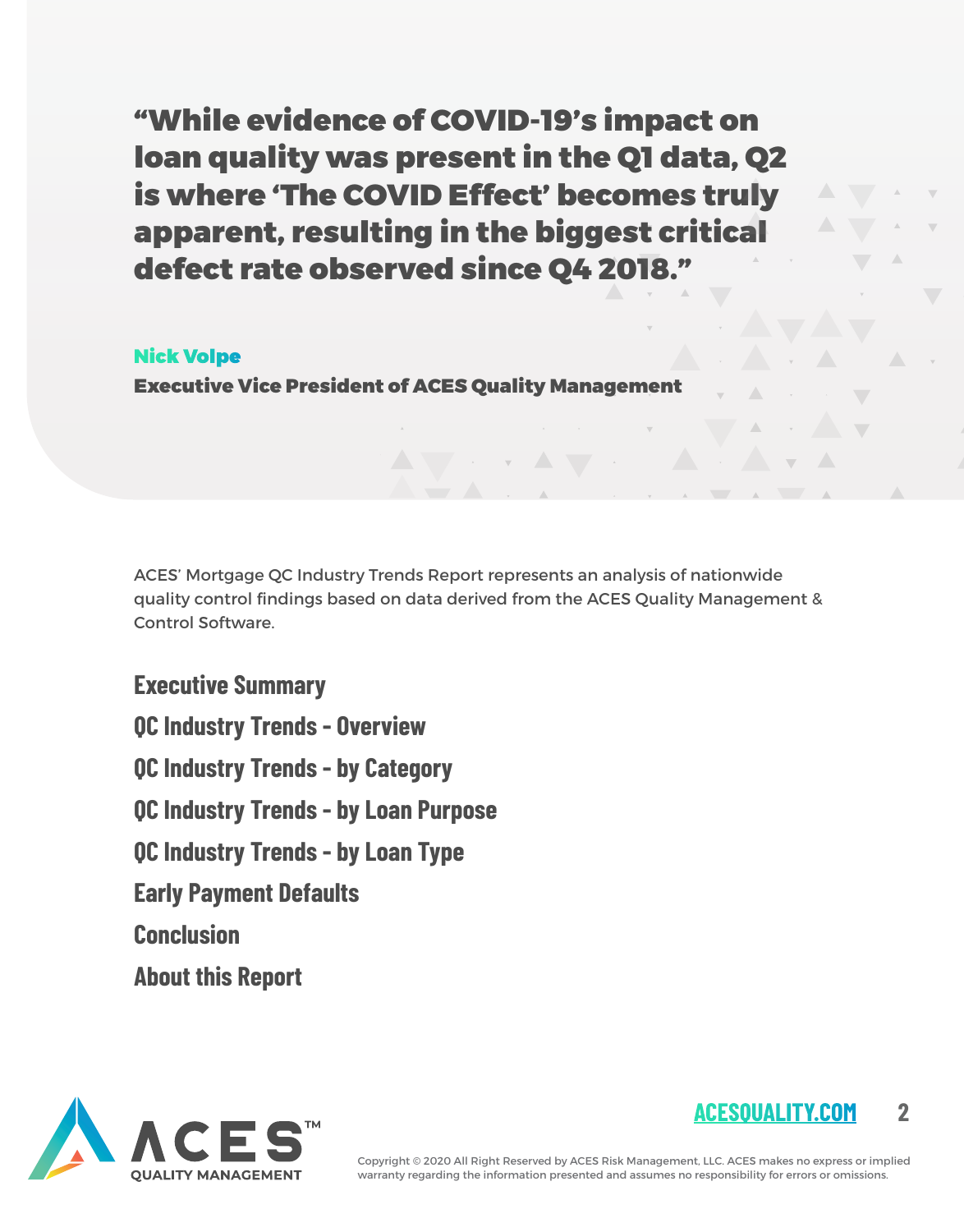### **EXECUTIVE SUMMARY**

This report represents an analysis of post-closing quality control data derived from loan files analyzed by the ACES Quality Management and Control™ benchmarking system during the second quarter of 2020 (Q2 2020) and incorporates data from prior quarters and/or calendar years where applicable.

Findings for the Q2 2020 Trends Report were based on post-closing quality control data from over 90,000 unique loans. All reviews and defect data that were evaluated for this report were based on loan audits selected by lenders for full file reviews.

Defects are categorized using the Fannie Mae loan defect taxonomy. Data analysis for any given quarter does not begin until 90 days after the end of the quarter to allow lenders to complete the post-closing quality control cycle, resulting in a delay between the end of the quarter and publication of the data.

NOTE: A critical defect is defined as a defect that would result in the loan being uninsurable or ineligible for sale. The critical defect rate reflects the percentage of loans reviewed for which at least one critical defect was identified during the post-closing quality control review, and all reported defects are net defects.

### **SUMMARY OF FINDINGS**

The COVID-19 global pandemic technically began in Q1 2020, but the totality of its effects on the lending market and the broader economy were not felt until Q2. The critical defect results reflect that timing. In this report, we will talk about mortgage volumes, interest rates, unemployment rates and trends in origination that all had a push/pull relationship to overall critical defect rate.

#### **REPORT HIGHLIGHTS INCLUDE THE FOLLOWING FINDINGS:**

- The overall critical defect rate of 1.88% is the highest quarterly rate since 2018.
- Defect increase driven primarily by 64% increase in Income/Employment category.
- While defects were down in the overall majority of categories, three of the four key borrower qualification categories saw significant defect rate increases compared to Q1 2020.
- The share of conventional and refinance loans continues to skyrocket.
- Early Payment Defaults (EPD) continued to rise through the end of Q3 2020.



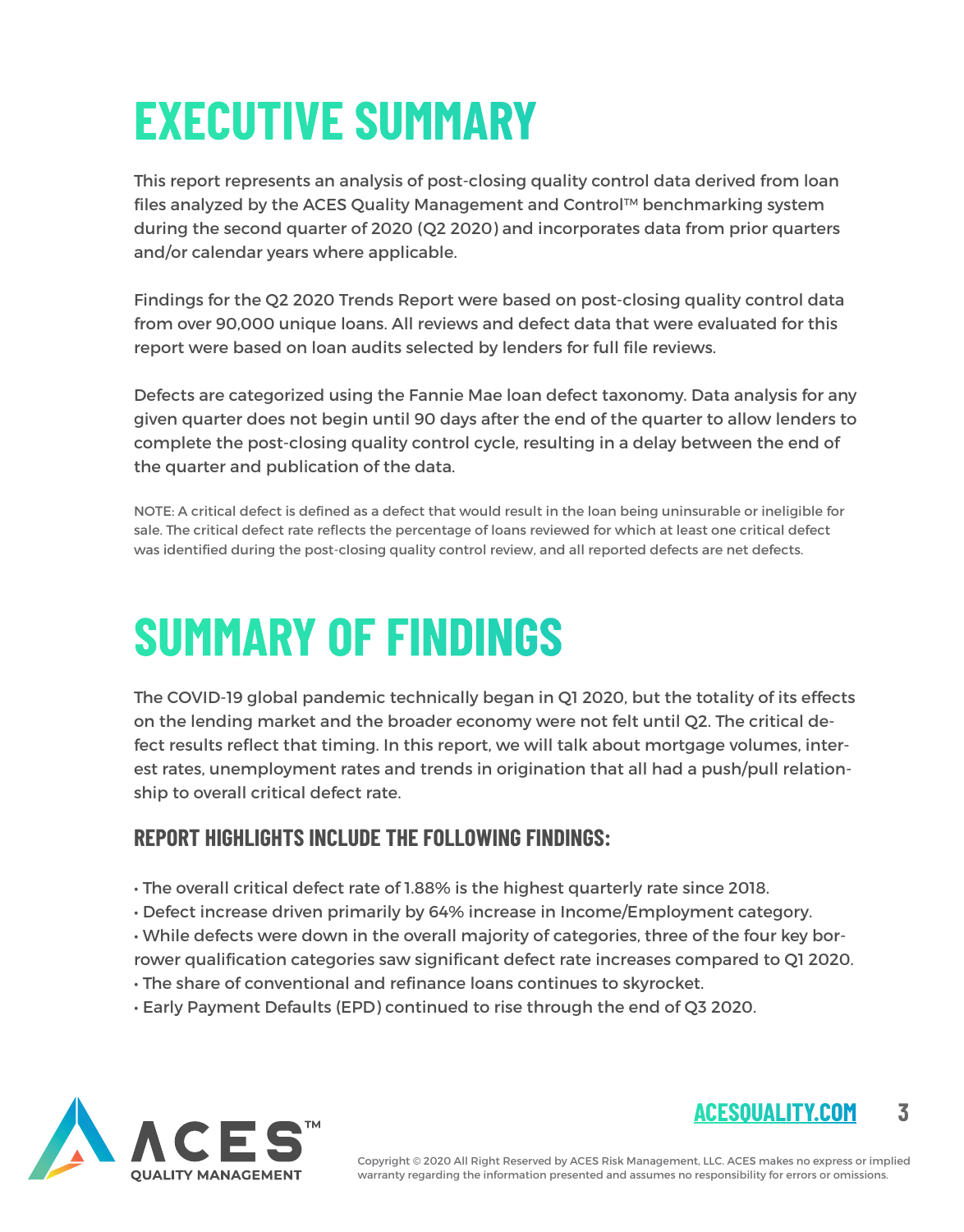## **QC INDUSTRY TRENDS – OVERVIEW**

The overall critical defect rose to 1.88% in Q2 2020, the highest rate since Q4 2018 (1.93%). The Q2 rate is 21% higher than the prior quarter's rate of 1.56%.

COVID-19 is ubiquitous, and its impacts can be so overwhelming that even in Q2 2020, where nearly all of the macroeconomic indicators were positive, defect rates spiked more than 20%. Interest rates have an outsized impact on lending volume, and a drop in rates is highly correlated to historical improvements in the critical defect rate. According to Freddie Mac's Primary Mortgage Market Survey®, the average rate on a 30-year fixed rate mortgage in Q2 was 3.29%<sup>1</sup> a marked decrease from the Q1 2020 average of 3.55%. In fact, the average rate hit an all-time low several different times in Q2. Remember that the average 30-year fixed rate in 2019 was 4.4% so Q2 was more than a full percentage point lower. These low rates typically drive refinances and have the effect of making homes cheaper from a debt maintenance standpoint. Low rates also tend to make conventional loans more attractive than alternatives, and the share of refinances and conventional loans historically leads to improvements in the overall defect rate.

So what happened in Q2 2020? Put simply, COVID-19. Using February as the benchmark, U.S. companies and governments employed roughly 152 million people. That same number, according to the Bureau of Labor Statistics, was 130 million people at the end of April – a decline of 22 million jobs driven by shutdowns and similar COVID-derived restrictions. The number of unemployed Americans recovered slightly by the end of Q2 at 15 million. The breadth and speed of job losses were simply overwhelming, and the interest rate environment, government injection of stimulus, increasing housing values and other positive macroeconomic factors were simply overwhelmed by COVID.

<sup>1</sup> http://www.freddiemac.com/pmms/



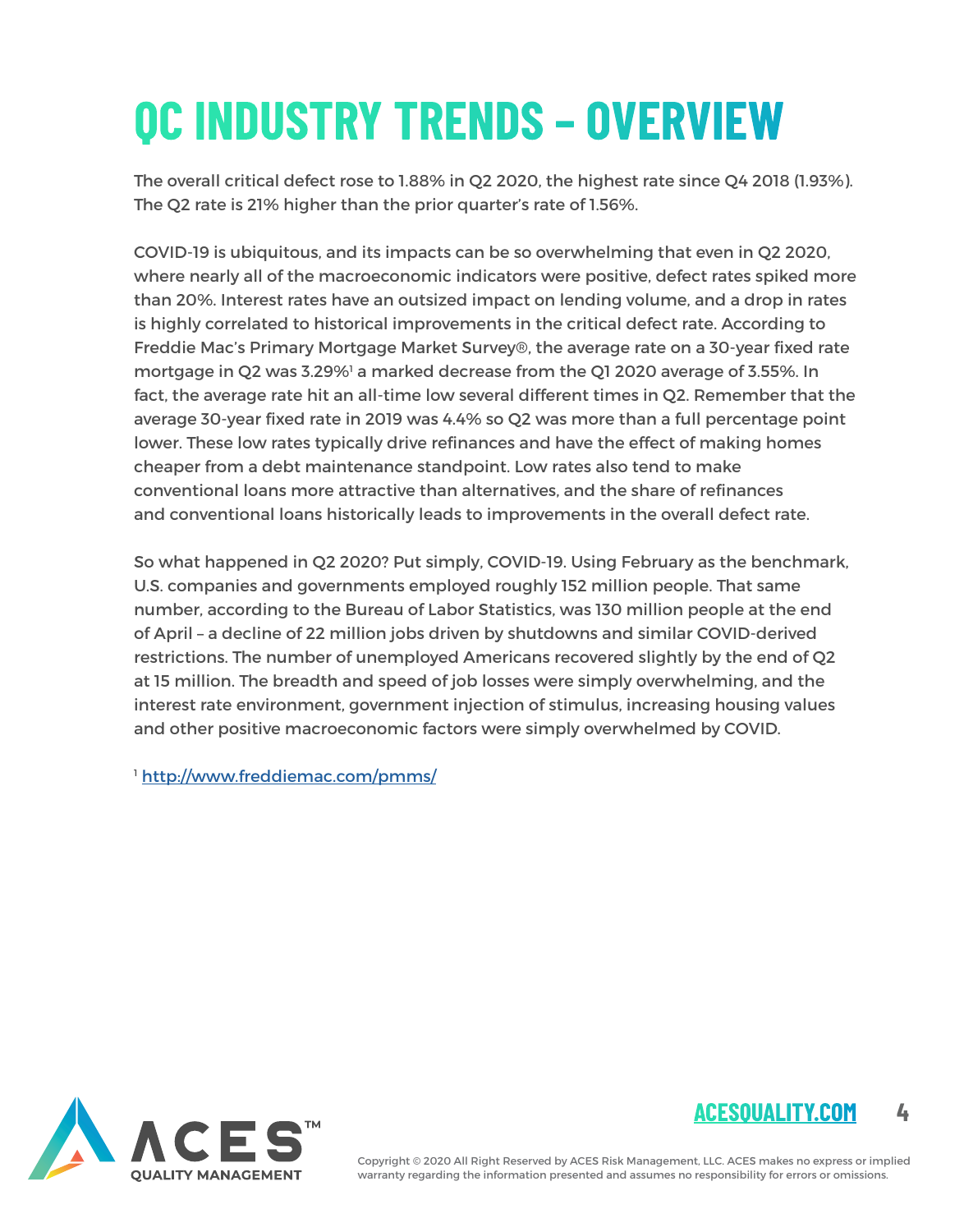

**Critical Defect Rate by Quarter: Q3 2019 – Q2 2020**

Figure 1 displays critical defect rates by quarter Q3 2019 thru Q2 2020.

### **QC INDUSTRY TRENDS BY DEFECT CATEGORY**

It should be no surprise that the Income/Employment category was the primary driver of the increase in the critical defect rate. For Q2 2020, 30.19% of all defects were in the Income/Employment category, up nearly 12% from the prior quarter's 18.35%. Three of the four key borrower qualification categories (Income, Credit, Assets, and Liabilities) rose from the prior quarter. Defects attributed to the Assets category are 12.26% (up from 10.09%) and the Credit category made up 18.87% (up from 17.43%) of the critical defects in Q2. Liabilities was the only 'big four' category that declined, ending the quarter at 3.30% (down from 7.34%).

Overall, defects in seven of the eleven categories declined from the prior quarter. The largest improvement was in the Loan Documentation category, which fell from 16.51% in Q1 to 10.38% in Q2. Appraisal defects also declined between Q1 and Q2 from 5.50% to



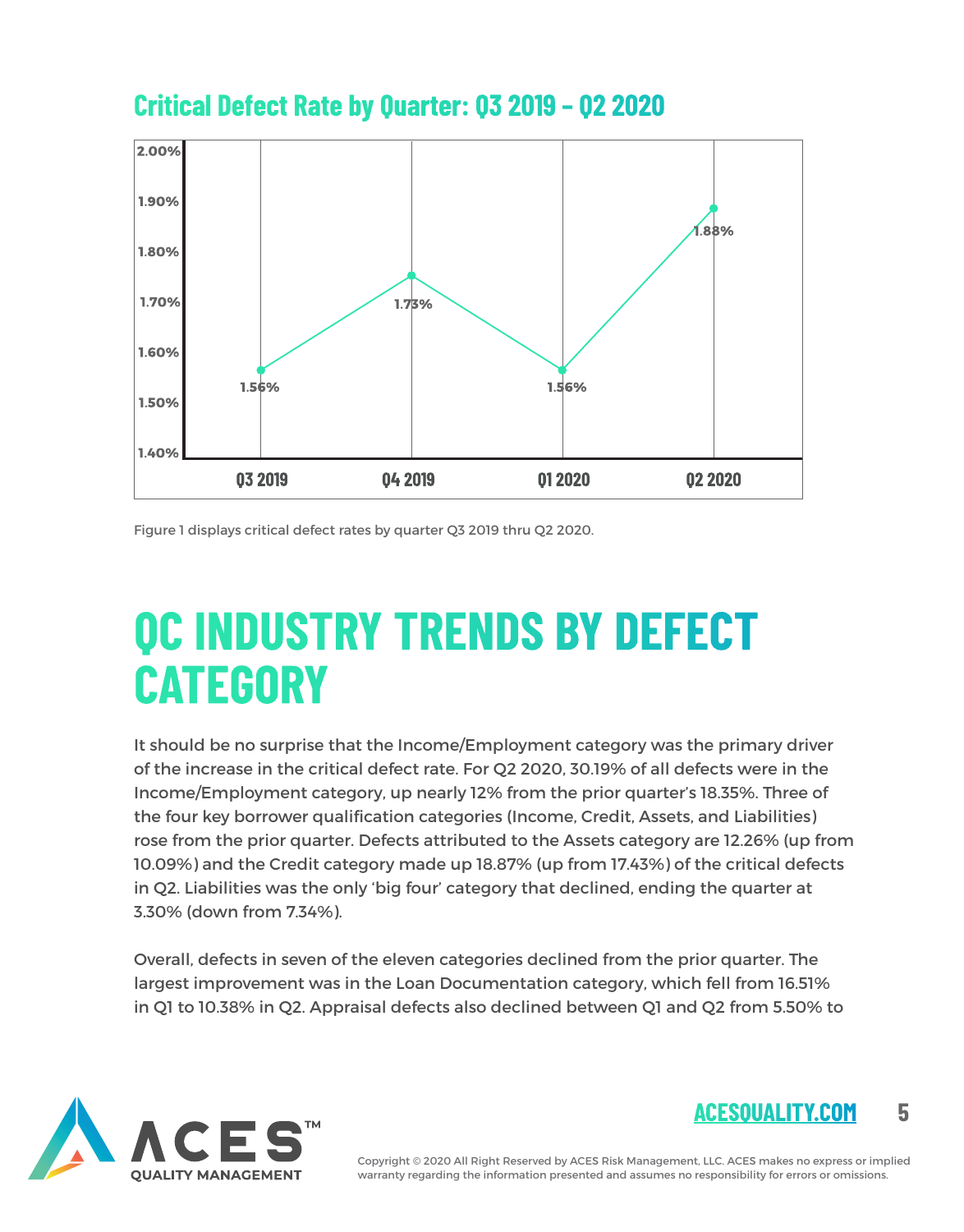4.25%. This can be most likely attributed to the increase in loans with property inspection waivers (PIWs) granted by the Agencies. The Legal and Regulatory Compliance category is typically volatile and increased from 6.42% to 9.43% in Q2. This category should be monitored for future increases given the frequency of executive orders issued by state governors and federal-level changes in the CARES Act and other legislation.

We also took a more granular look at the sub-categories within the 'big four' categories that increased this quarter. Issues with documentation (expired and missing) and eligibility in each category are the drivers here. The share of income, credit, and assets defects appear to be COVID-related as well. The Agencies began requiring lenders to verify income and employment, as an example, much closer to the closing date, and in some cases, lenders are re-verifying employment the same day as closing. This adds complexity to an already hurried process, and the difficulty is compounded by most employers being in a work-from-home situation themselves.



#### **Critical Defects by Fannie Mae Category: Q2 2020**

Figure 2 displays the dispersion of critical defects across Fannie Mae categories for Q2 2020.



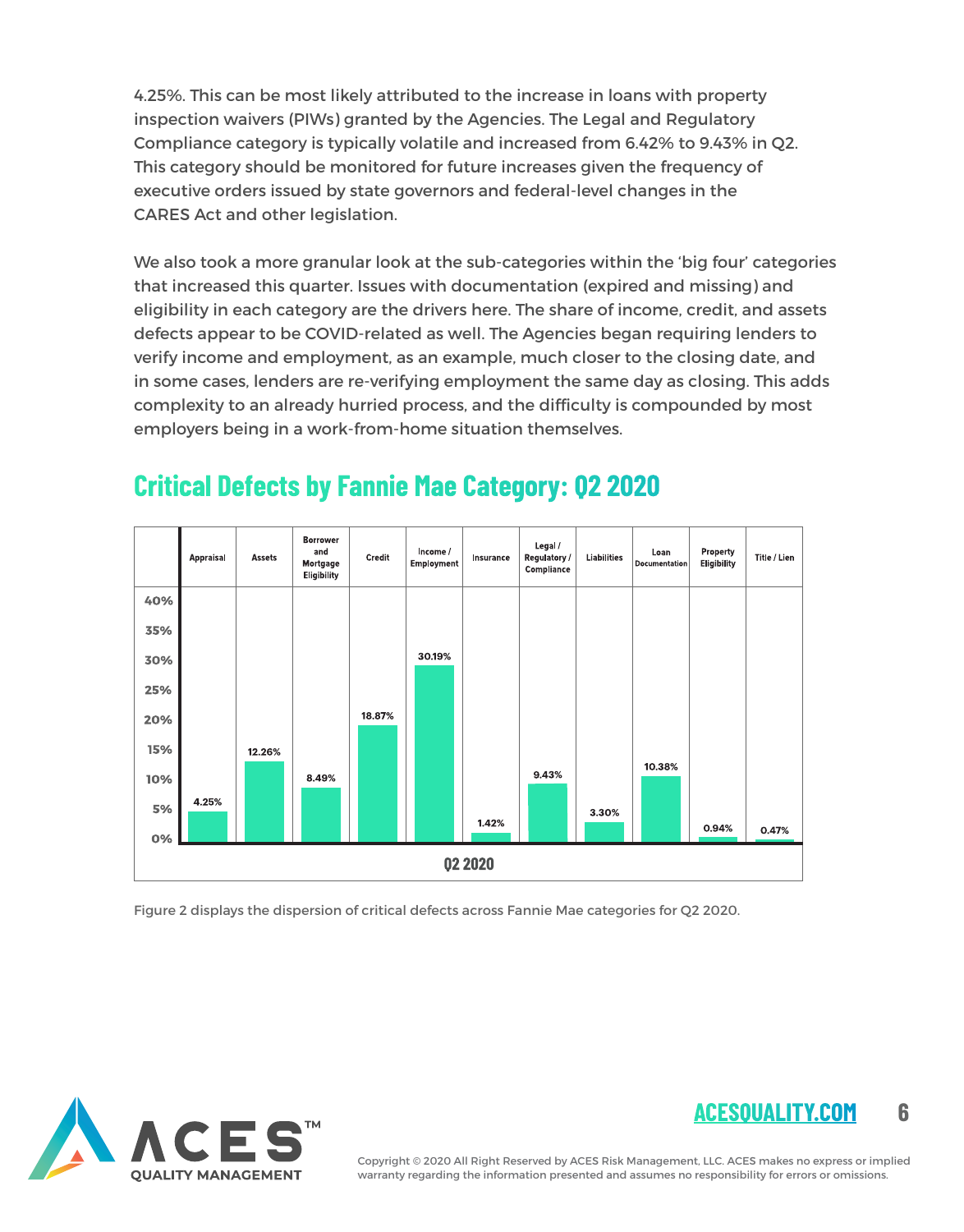### **Critical Defects by Fannie Mae Category: Q1 2020 vs. Q2 2020**



Figure 3 displays the critical defect rate by Fannie Mae category comparing Q2 2020 to Q1 2020.

### **Fannie Mae Sub-Categories: Q2 2020**



Figure 4 displays the individual Fannie Mae Sub-Category for three of the important Categories.



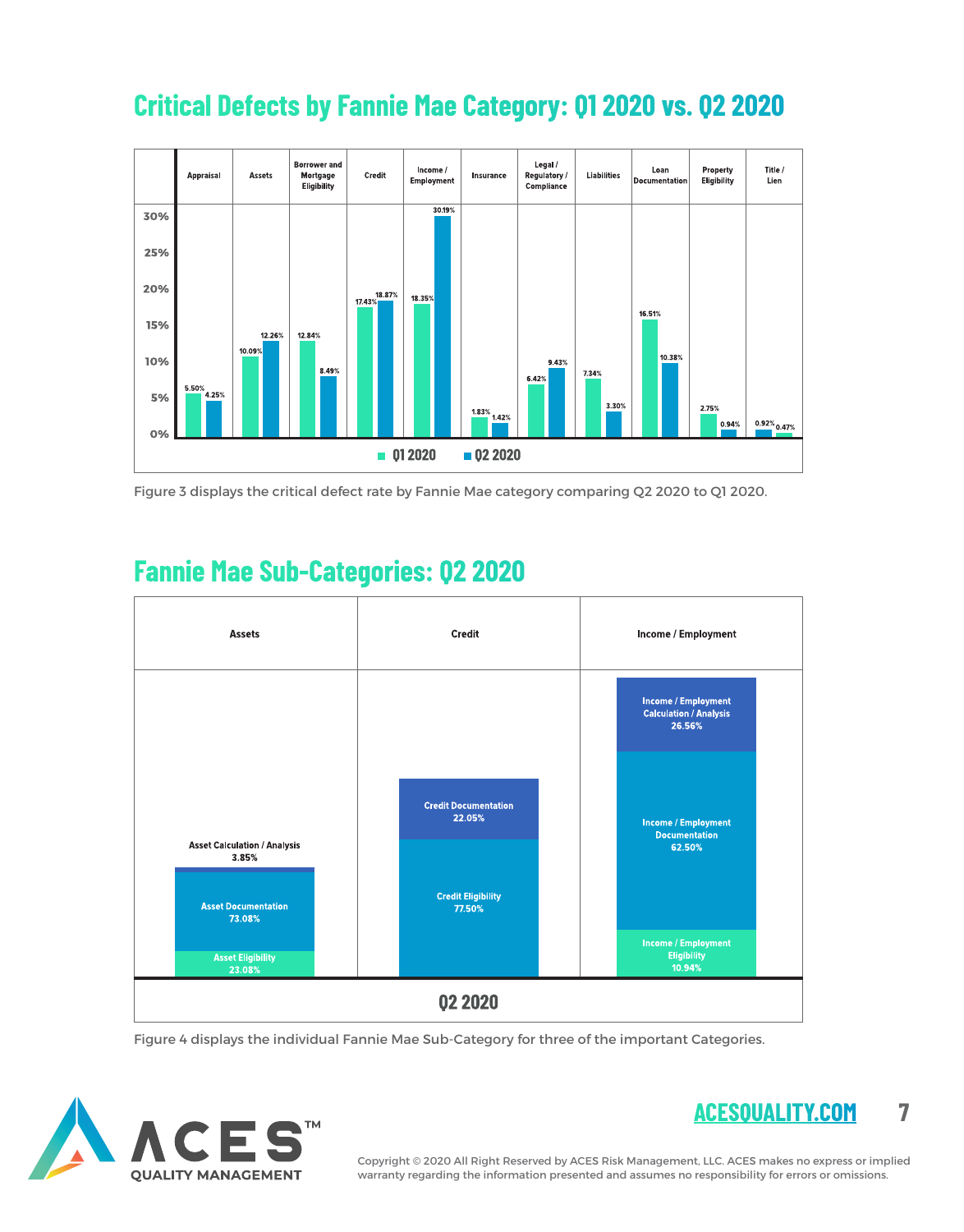### **QC INDUSTRY TRENDS BY LOAN PURPOSE**

Refinances continued to gain share in Q2 and made up 55.92% of all loans reviewed. This is up from a 51.44% share in Q1. Looking a little further back, the refinance share was 35.39% for calendar year 2019 and 44.6% in Q4 2018, which is considered the unofficial start of the latest refinance boom. Most projections are that interest rates will remain low throughout 2021, and as a result, we expect refinances to maintain a strong share in the overall mortgage market and the ACES dataset.

In Q2 2020, there were no major changes to the percentage of critical defects attributed to either purchases or refinances. The quarter continues the trend of parity between the overall share and the defects attributed by loan purpose. Defects on refinances made up 55.42% of all defects, and purchases made up the remaining 44.56%. Both numbers equal the overall share for refinances and purchases – what ACES' calls 'defect parity'.



Figure 5 displays the share of transactions by loan purpose compared to the share of critical defects by loan purpose for Q2 2020.



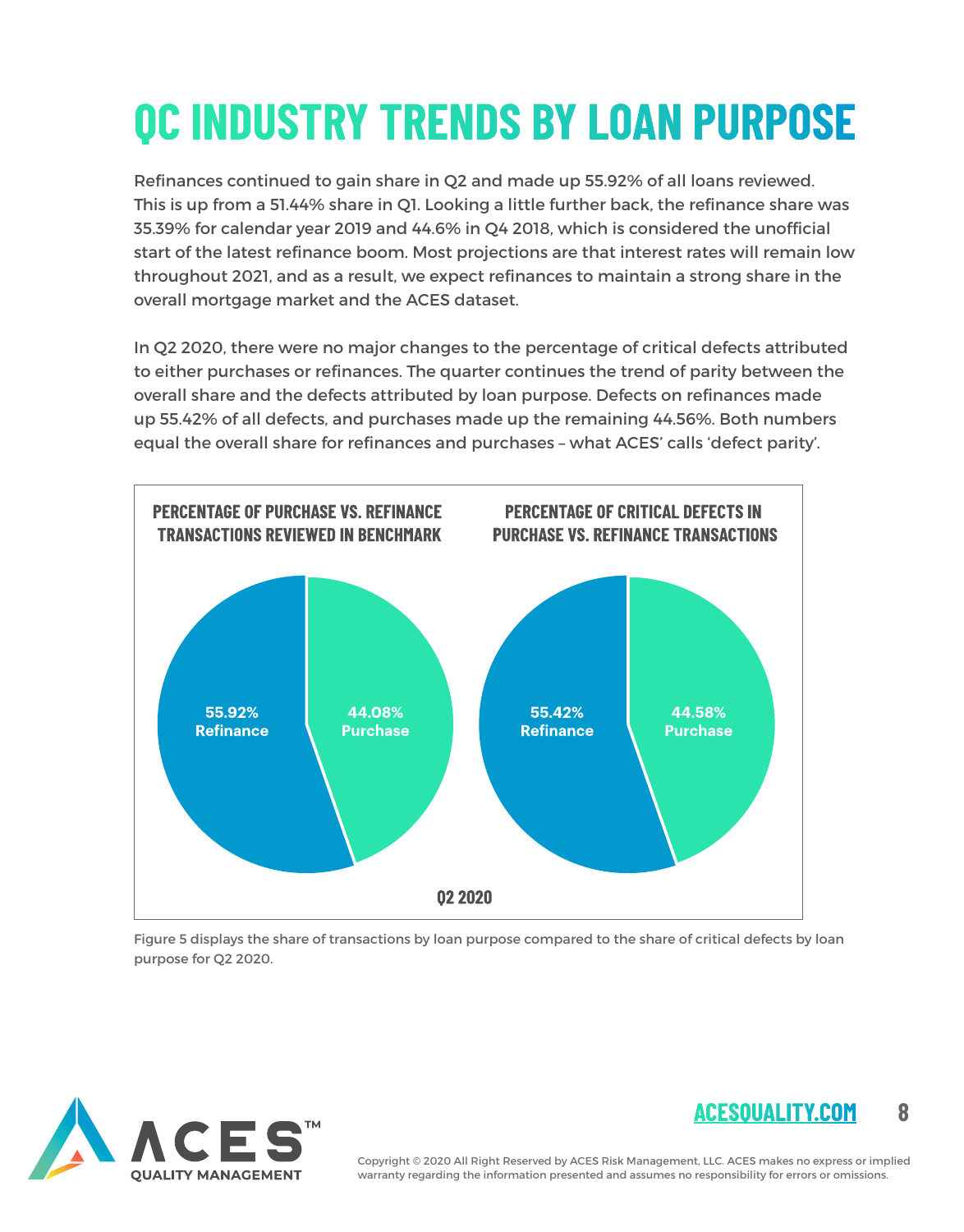# **QC INDUSTRY TRENDS BY LOAN TYPE**

The share of loan type is also important in examining trends in critical defects. Much like the trend in product type, the data here should also mean a favorable effect on the defect rates. The share of conventional loans increased from 64.61% last quarter to 70.51% in Q2 2020. Most of the gain in conventional share came at the expense of FHA, which was down 18.40% compared to 25.66% in the prior quarter. VA and USDA loans increased moderately, with VA rising from 7.22% to 8.13% and USDA from 2.52% to 2.96% in Q2 2020.

Conventional loans also outperformed, with the percent of defects on conventional loans at 67.27% despite making up 70.51% of the population. By comparison, the share and defect makeup were roughly equal in the prior quarter, with conventional loans accounting for 64.61% of loan reviews and 65.66% of the defects. By contrast, FHA loans underperformed in this key metric. For Q2 2020, the share of FHA loans was 18.40%, but those same loans comprised 26.06% of the critical defects. In the current market environment, it is likely that conventional loans will continue to hold an outsize share of total originations, and this can be viewed positively in terms of performance and critical defects. Like with product type, loan type should continue to be a positive lever in the push-pull relationship with unemployment, COVID, and other macro effects.



Figure 6 displays the loans reviewed and critical defects by loan type for Q2 2020.



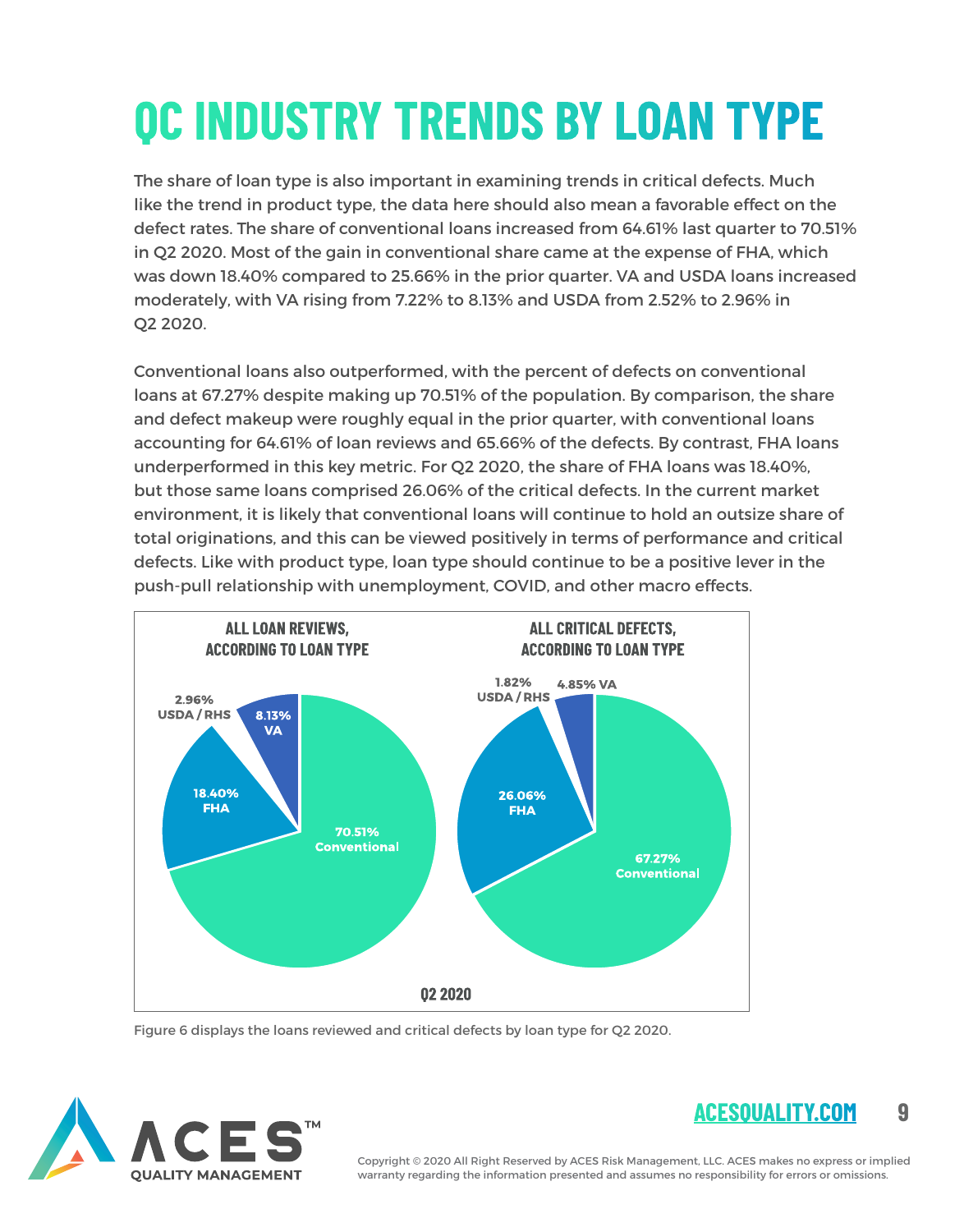## **EARLY PAYMENT DEFAULTS**

The number of Early Payment Default ("EPDs") reviews continued their meteoric rise in the most recently available data. When compared to pre-pandemic levels of 2019, EPDs are up 196.8% through September 2020 following a 138.9% increase in the previous quarter against the pre-pandemic benchmark. It is too early to predict when EPDs will peak, and any continued rise is likely to exacerbate long-term default and loss rates. Even though the economy has gained steam and unemployment rates have moderated, we remain concerned that a significant percentage of borrowers that fall behind (either through forbearance or natural default) will not only be unable to continue making their contractual payment, but will lack the financial means to also pay down any delinquent amount.



### **EPD % Increase**

Figure 7 displays the EPD % increase, by quarter, over pre-pandemic levels.



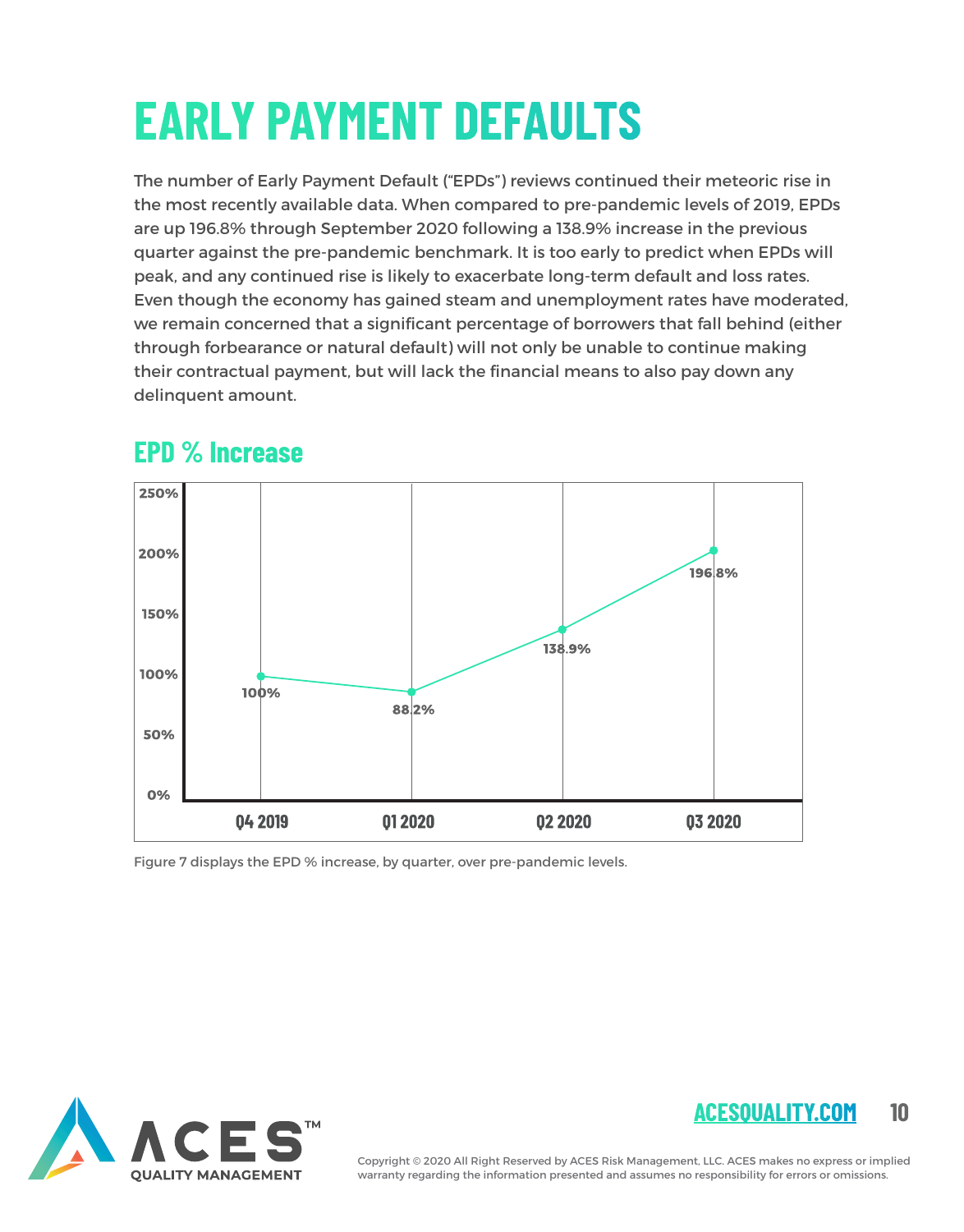### **CONCLUSION**

The pandemic is upon us, at least as it relates to critical defect rates in mortgage quality control. We should not be overly surprised by the 21% increase in defect rates, and when factoring in the market positives (interest rates, conventional share, refinance share), it is conceivable that the positive forces are holding up well against overwhelming negative factors. In other words, COVID-19 has so disrupted the economy that the critical defect rate could have, and maybe would have been, worse absent the overall health of the mortgage market.

There are some macro- and micro-environmental issues on the horizon that bear watching. From a micro (mortgage industry-specific) standpoint, the controversial hike in G-fees takes effect in December, which may have an impact on volumes. Also, the pace of COVID-related legislation continues to move rapidly. So far in 2020, ACES has tracked 862 changes that have impacted lending or servicing, and with the incoming administration, more changes could be on the horizon.

On the macro (overall economy) side, there are a number of things happening in December and January that could impact mortgage lending. Unemployment rates are still falling but at a slower pace than recent months. In addition, with the new administration coming in January and many of the government programs designed to aid Americans expiring in December and January, there seems to be a renewed effort in Congress to pass a second economic stimulus/COVID relief package.

In so many respects, the mortgage industry and the world at large remain in a "waitand-see" mode. We expect higher than normal volatility in the critical defect rate for the remaining quarters of 2020 and into 2021. However, lenders can expect loan volumes to remain high next year thanks to the ongoing low-interest rate environment, and with the increase in volume, loan quality should remain a top priority in 2021.